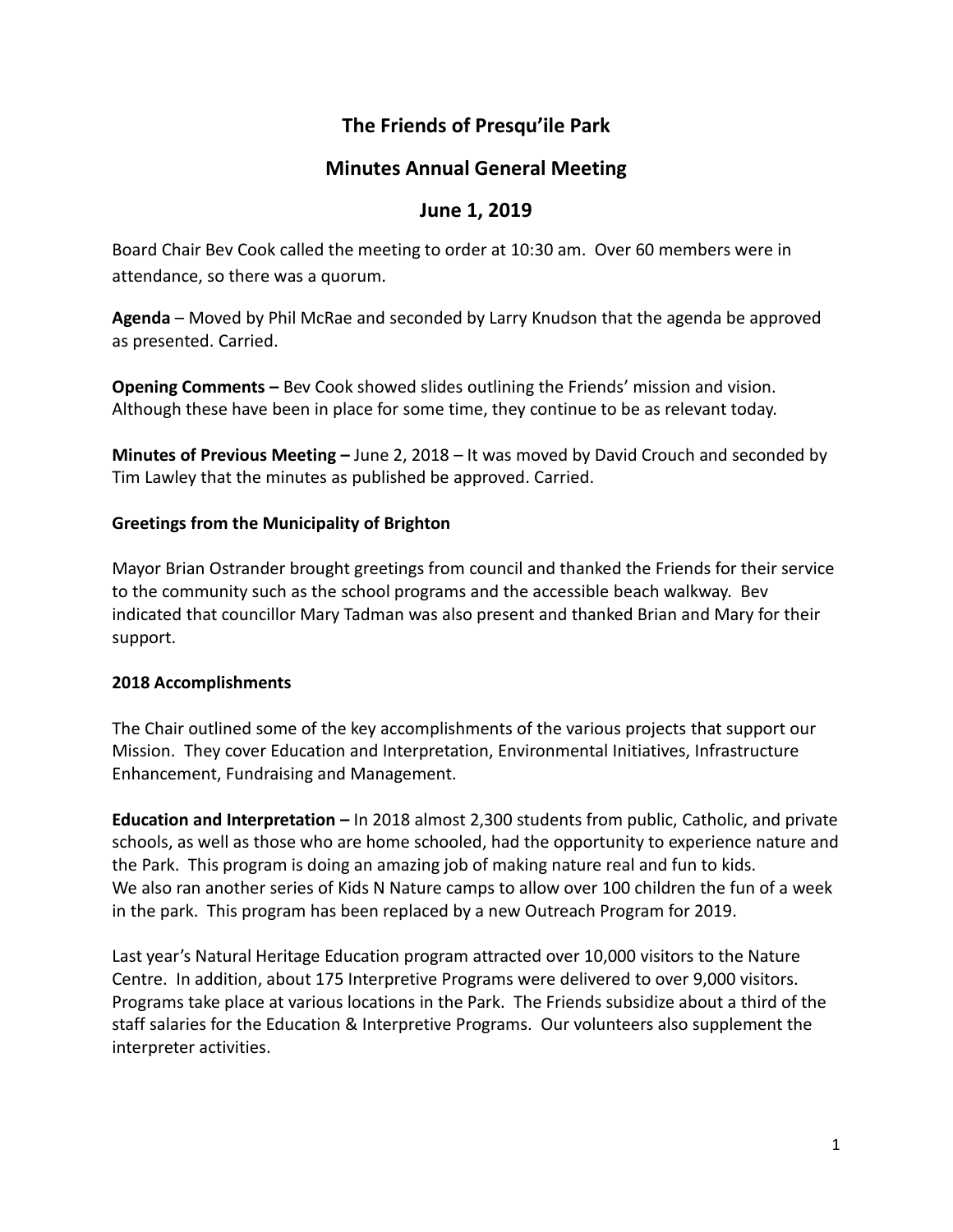**Education Outreach Program –** Janine McClintock reported on the plans for the summer outreach program – Presqu'ile to You. It will offer programs at various community and park venues. There will be a regular weekly session at the local Library. Moving forward, the Friends wants to know what types of programs would appeal to members. An informal survey was distributed. The results will help to shape community offerings in the future.

**Environmental Initiatives -** The team continues to assist the Park staff with the removal of invasive species and the planting of native trees. The Friends provided a mobile technology device to allow for the mapping of invasive species. We also supported the mapping of dead and diseased Ash trees to mark those that must be removed for safety's sake. We support the butterfly banding program and provide bird seed.

Dr. Jennifer Arnold presented a series of Common Tern slides. Jennifer and Stephen have been studying the Common Tern habitat and habits since 2008. Colonies of Common Terns located by seawater are doing fine but freshwater colonies have declined by over 70%. Presqu'ile is the last breeding area in the lower Great Lakes. At one time this colony was over 10,000 pairs strong. Jennifer and Stephen are trying to increase the colony with the introduction of protective systems. They work with interns like Alexis, who also help with park programs. Nocturnal predators have been reducing the population. The group has been studying sleep behaviour. The exclusion grid was destroyed by flooding in 2017. 2018 looked like a good year with 80 chicks until a Night Heron killed all but 15. The park increased the height of the exclusion enclosure to double the height. Flooding has again destroyed a good portion of the enclosure. However, there are 56 nests on a narrow strip of land. Nano GPS and Loggers will be used once the birds are established, to study their habits. Jennifer thanked the Friends and the Park for the continuing support.

**Infrastructure Enhancements –** The Friends have an amazing Trail Repair Team. There are 22 volunteers who put in over 450 volunteer hours repairing and enhancing our trails. Highlights include: two new viewing platforms, repairs to Marsh Boardwalk damaged by flooding in 2017, repairs to Owen Point and Newcastle Trails, building picnic tables, and new footbridges for Owen Point Trail.

In addition, our crew of Trail Monitors walk all trails and boardwalks on a bi-weekly basis. They report downed trees and damage to Park management and prune minor brush on the trails. They offer friendly interactions with Park visitors.

Our major 30th Anniversary Project was the installation of the Accessible Beach Walkway. This was a joint funding initiative from the Friends, the Municipality of Brighton, Ontario Parks and the John & Bernice Parrott Foundation. Once flooding recedes, the mat will extend all the way from the Beach 1 Parking lot to the water's edge. The materials used won't harm the dunes and can be easily picked up for winter storage. This is a wonderful example of partnerships in action.

**Management and Governance –** Our electronic Newsroom is showing strong readership. Through our website, we strive to keep members abreast of what is happening in the Park. We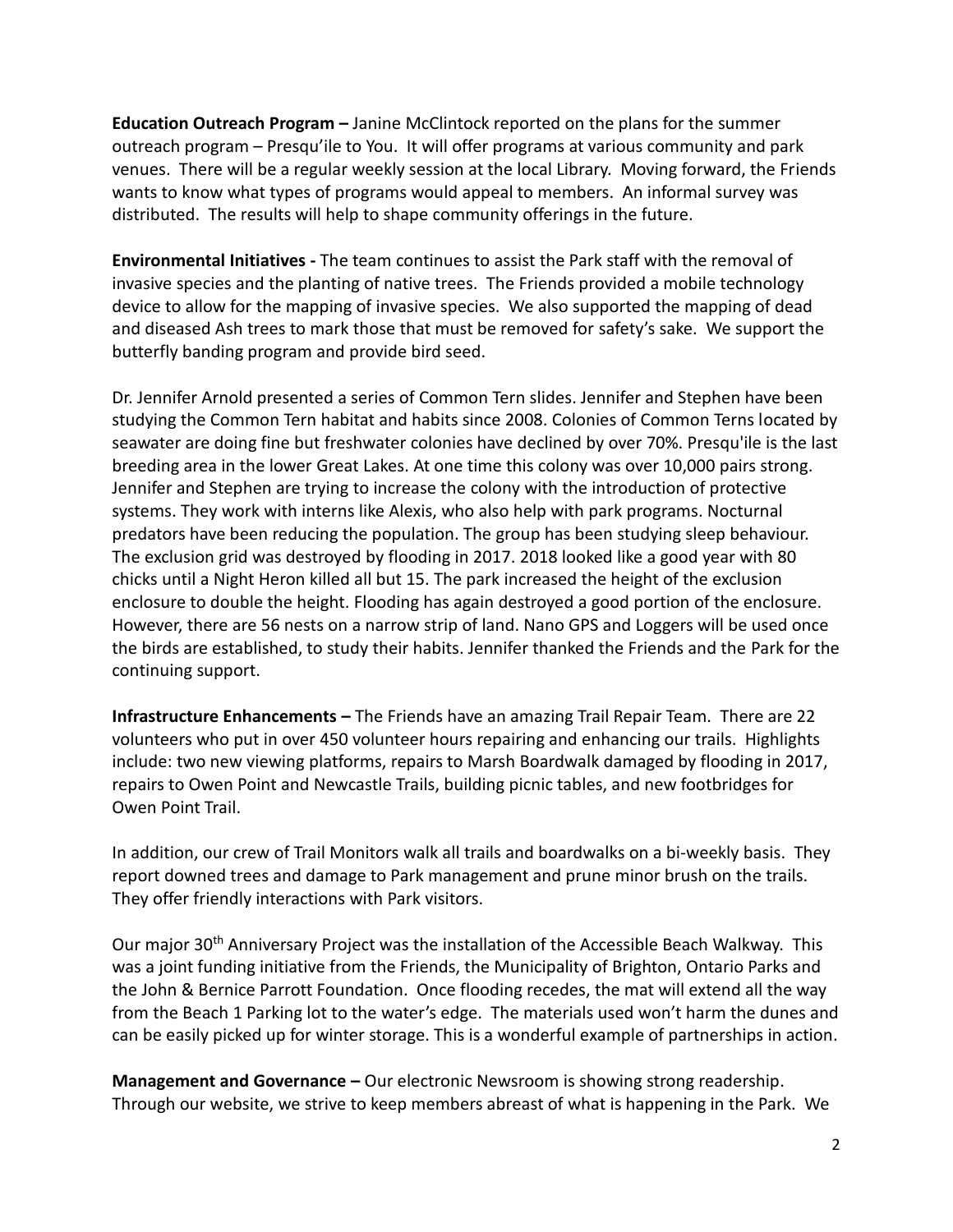are also now able to use our website for membership sign-up and renewals, donations, School Programs and Christmas @ Presqu'ile vendor sign ups. Last year, we 75,000 visits to our website. By making use of available technology, we are saving both time and money.

Another important management role for the Board of Directors is Oversight. The Friends have an annual plan and budget. Progress on projects is reported to the Board at each meeting. Monthly financial position reports are also shared at each meeting. All financial transactions are monitored by another director. We continue to monitor our banking practices, investment portfolio and strategies, cash receipts, payments and financial monitoring practices.

**Our Volunteers –** The Friends are very fortunate to have a cadre of over 300 volunteers who devote almost 10,000 hours to the Park every year. This includes our fundraising events, working the trails, building things and helping at the craft show and other special events. More help is always needed – we want to form an Education Committee and one for Environmental Initiatives. We need a new Gift Shop coordinator as The Bouchers wish to retire. There is always a need for general assistance at a special event or the Gift Shop or barbecues. It is easy to sign up online.

## **Financial Statements 2018**

The Chair presented the highlights of the 2018 accountant-reviewed financial statements. Key revenue and expense items were highlighted along with the overall financial position. The Chair noted that the deficit was planned. Our investments were down considerably at year end; but have since rebounded. The Friends are in a healthy financial position.

**The financial statements were accepted following a motion by Steve Sinclair, seconded by Margo Vear.**

**A motion was made by Doug Zinnicker, seconded by John Cockburn and carried to appoint Welch LLP as the accountants for 2018. The Board was authorized to set appropriate remuneration.**

### **Park Update**

Park Superintendent Rob Cunningham spoke about the challenges of operating the Park during this spring of high water and flooding. The beach area is reduced to about  $8 - 10$  feet right now; some areas such as Calf Pasture and the Marsh Boardwalk are closed. Shoreline continues to erode in the day use areas.

The Friends have helped with several projects to rebuild roads, pathways, picnic tables, etc. They will be called upon to help even more as we try to rebuild. The Nature Centre needs a major renovation or rebuilding. There is a role for the Friends here.

The Chair thanked Rob and his management team – Rachel, David and Don – for their support.